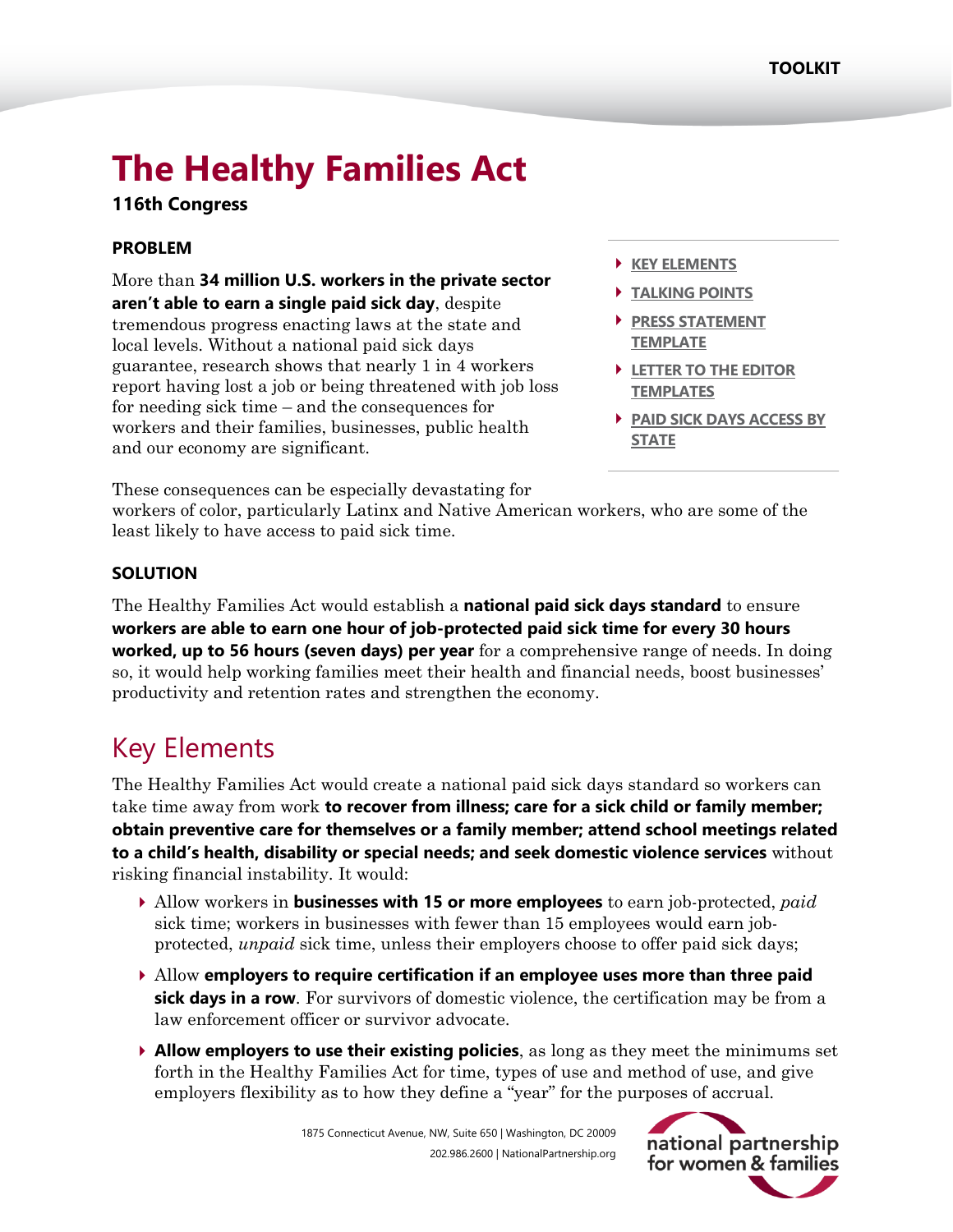# <span id="page-1-0"></span>Talking Points

### **Why does the United States need a federal paid sick days law?**

- $\triangleright$  Nearly 1 in 3 working people or more than 34 million private sector workers in the United States don't have access to paid sick days, threatening their financial security, their health, and the health of our communities.
- It is difficult for people to afford the basics like food and housing much less get ahead – when they must miss work and lose pay because of an illness.
- For an average family without paid sick days, losing a little less than three days of pay due to illness can mean the loss of an entire month's grocery budget.
- $\triangleright$  Workers without paid sick days regardless of socioeconomic status are significantly less likely to use preventive health care services, including seeing or talking to a doctor, receiving blood pressure, cholesterol or blood sugar checks, or even getting a flu shot.
- Workers who interact the most with the public are often the least likely to have paid sick days. Just 1 in 5 people employed in food service has access to paid sick days, creating obvious public health risks.

### **What have we learned about the effects of state and local paid sick days laws on businesses and communities?**

- Paid sick days laws are or will soon be in place in 10 states, the District of Columbia and 21 cities and counties in the United States. Paid sick days laws have made a substantial difference in increasing workers' access to this basic protection. This is especially true among lower-wage workers and those in service jobs.
- The surge of paid sick days laws in cities, counties and states clearly demonstrates the need – and public support – for the policy.
- $\triangleright$  Existing laws show that public paid sick days policies work well workers and families do better, businesses benefit and communities are healthier.
- Employers in localities with laws already in place generally favor those laws, and those jurisdictions have seen job and business growth.

### **Why is the Healthy Families Act the right policy?**

- Access to sick time shouldn't depend on where a person lives or works. Everyone should be able to recover from illness or care for a sick loved one without risking financial insecurity or job loss.
- The Healthy Families Act is a common sense bill that would establish a much-needed national paid sick days standard, allowing people – no matter where they live or work – to earn time to recover from illness, care for a sick loved one or seek medical care.
- The Healthy Families Act is also critical for survivors of domestic violence, stalking or sexual assault, who would be able to use the time to seek help and assistance.

### **Is a federal paid sick days law something workers and families even want?**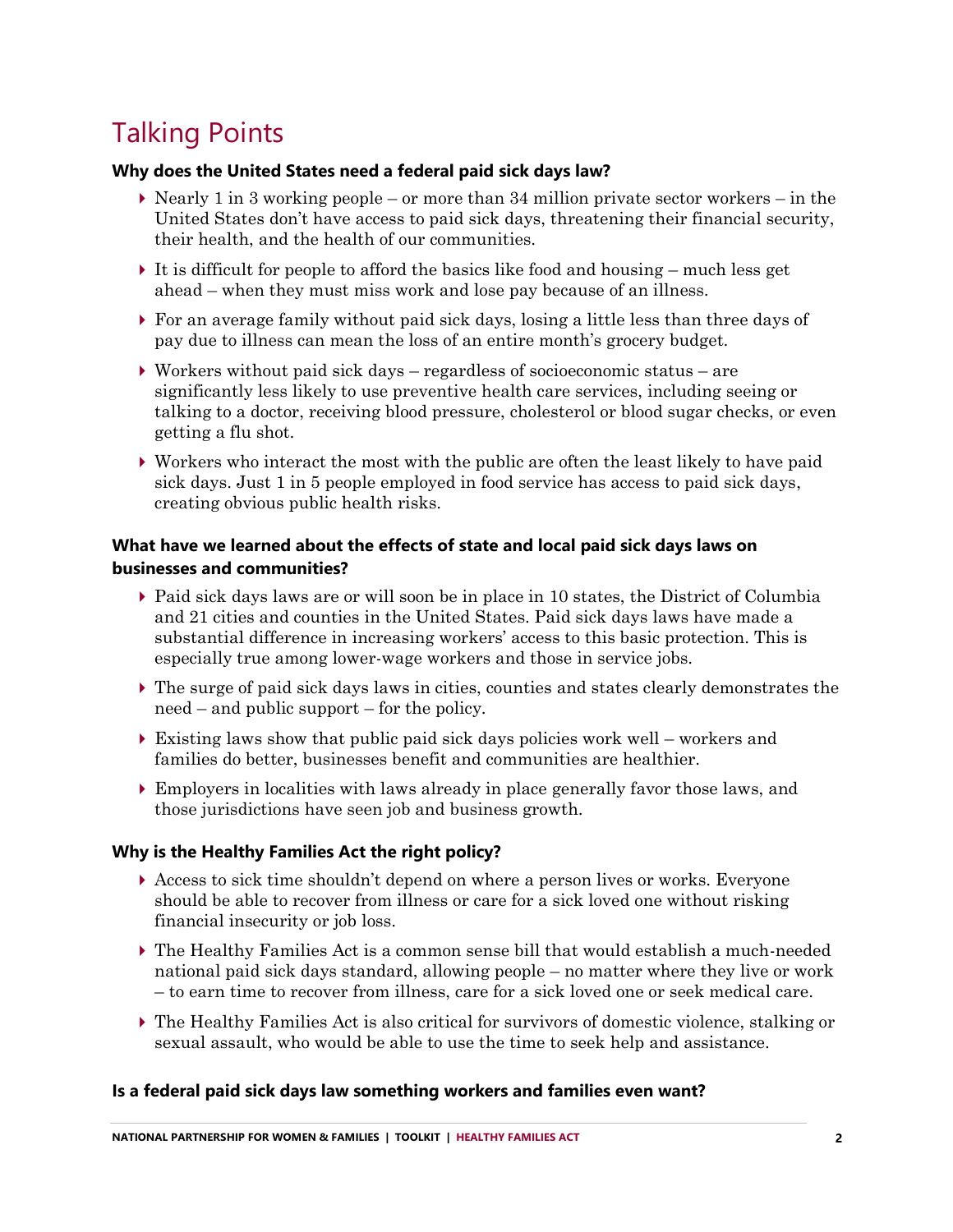$\triangleright$  In 2016, 82 percent of voters said it is important for the new president and Congress to consider a federal paid sick days law. 1

### <span id="page-2-0"></span>Press Statement Template

FOR IMMEDIATE RELEASE [Date]

Contact: [Name, Email Address, Phone Number]

### **[Organization Name] Urges [State] Lawmakers to Support the Healthy Families Act – Much-Needed National Paid Sick Days Legislation**

[CITY, STATE] – [Date] – "U.S. Sen. Patty Murray (D-Wash.) and U.S. Rep. Rosa DeLauro (D-Conn.) reintroduced the Healthy Families Act – legislation to establish a national paid sick days standard. This is great news for the [#] people in [City/State Name] and millions across the country who cannot earn a single paid sick day, and for anyone who supports stronger and healthier communities. Members of Congress who believe no one should have to lose a job or risk financial insecurity when illness strikes should co-sponsor this bill and prioritize its passage.

Paid sick days laws now exist, or will soon exist, in 10 states and 22 other jurisdictions across the country, and evidence shows that these policies are working well. Research shows there are significant benefits for working people and their families, businesses and the economy. [*If there is a law in your state or in localities in your state, consider including a description.*]

Despite this progress, more than 34 million private sector workers in the United States cannot earn job-protected sick time to use to recover from illness; care for a sick child or family member; attend a school meeting related to a child's health, disability or special education needs; obtain preventive health services; or seek assistance for domestic violence. Access to this time should not be based on geography or winning the 'boss lottery.'

At [Organization Name], we care deeply about workers' ability to meet their health needs. We applaud the members of Congress who have already shown their support for this bill. We urge the congressional delegation here in [State Name] and all members of Congress to join them in standing up for workers, families and communities by co-sponsoring the Healthy Families Act and passing it right away."

### <span id="page-2-1"></span>Letter to the Editor Templates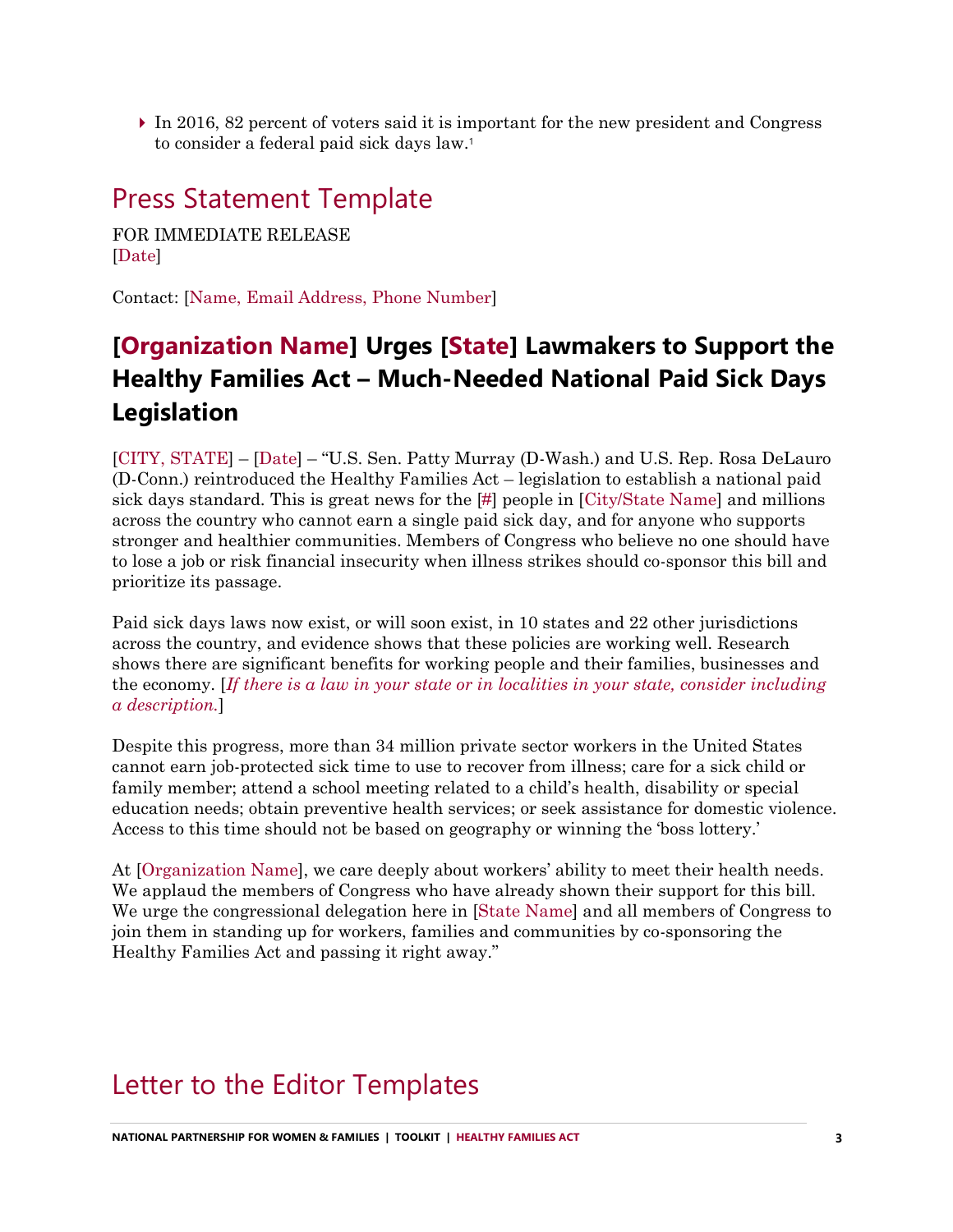Please consider working with your organization's members and supporters to submit letters to the editor (LTEs) – or submit your own – to raise awareness about the need for paid sick days and, specifically, the Healthy Families Act.

If the article you want to respond to doesn't specifically mention paid sick days or the Healthy Families Act, you may still be able to raise the issue. Look for connections between the article's content or theme and paid sick days. For example, articles that address access to preventive health services, health care costs, minimum or fair wages, working conditions, community economic development and challenges for working parents all offer great opportunities to talk about the need for and importance of paid sick time.

Before submitting an LTE, check your specific outlet's submission guidelines, especially maximum length (usually no more than 250 – 300 words) and the contact information you are required to provide. An LTE is not the best place for a nuanced policy argument or list of facts. Instead, keep it simple.

*Note: The following templates assume the writer is from a city or state without a paid sick days law. There are not currently paid sick days access calculations for states with existing laws. In those places, modify the language to reflect the national number of workers who do not have paid sick days – more than 34 million in the private sector.*

### **GENERAL/HEALTHY FAMILIES ACT INTRODUCTION**

Dear Editor,

[Article Reference] from [Date]: People in [city/state name] and across the country work hard every day, but many are one illness or sick kid away from financial hardship or job loss. That's because [number without paid sick days] workers in [state name] can't earn a single paid sick day.

Fortunately, some members of Congress are trying to help fix the problem. The Healthy Families Act, which is currently before Congress, is a common sense policy that would establish a much-needed national paid sick days standard that would allow all workers – no matter where they live or work – to earn job-protected time away from work to recover from illness or care for a family member, like a child with the flu.

Paid sick days laws have been tested and are working well in states and cities across the country, and all of the evidence shows they have a positive effect on families' financial stability, businesses' bottom lines and public health. But the ability to earn sick time shouldn't be based on where someone lives or winning the 'boss lottery.' That's why the Healthy Families Act is so important.

[State's congressional delegation or specific member of Congress] should consider what is at stake for our communities when workers have to choose between a job and their health or their families when illness strikes. Eighty-two percent of 2016 voters said lawmakers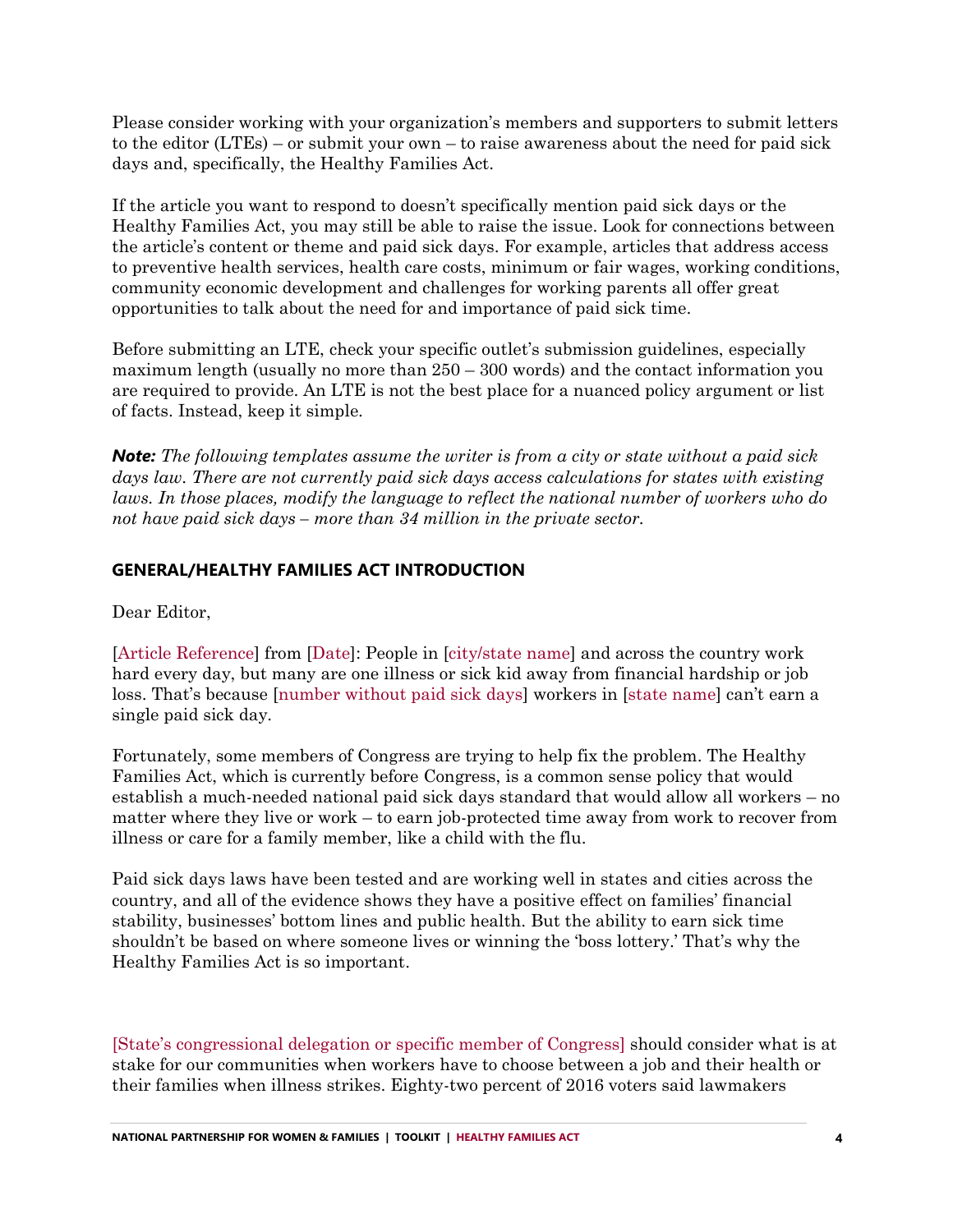should address this issue. Congress must heed that call for action by passing the Healthy Families Act.

Sincerely,

[Name; Address; City, State; Phone Number; Email Address]

*Approx. word count: 250*

### **THE TRUMP ADMINISTRATION**

Dear Editor,

[Article Reference] from [Date]: President Trump has so far talked about supporting working people, but there is no evidence that he plans to stand up for the strong and common sense policies we need, such as paid sick days.

Right here in [state name], [number without paid sick days] workers can't earn even a single paid sick day. And nearly 1 in 4 people in this country – folks like those caring for our aging relatives and children, stocking the shelves in our grocery stores and preparing our dinners – say they have lost a job or been threatened with job loss because they needed time off due to illness.

Ten states and 22 other jurisdictions have laws that guarantee paid sick time, and research demonstrates that workers and their families, businesses and local economies are benefitting. Still, more than 34 million U.S. workers in the private sector struggle without paid sick days protections, and we all suffer as a result.

Fortunately, the Healthy Families Act – which would ensure workers have access to jobprotected paid sick time, regardless of where they work – is currently before Congress. And 82 percent of 2016 voters – across party lines – said lawmakers should consider a federal policy like it.

If the president really wants to stand up for workers, joining supporters in Congress to help pass this popular and much-needed bill would be a meaningful start.

Sincerely,

[Name; Address; City, State; Phone Number; Email Address]

*Approx. word count: 234*

### **ECONOMIC SECURITY**

Dear Editor,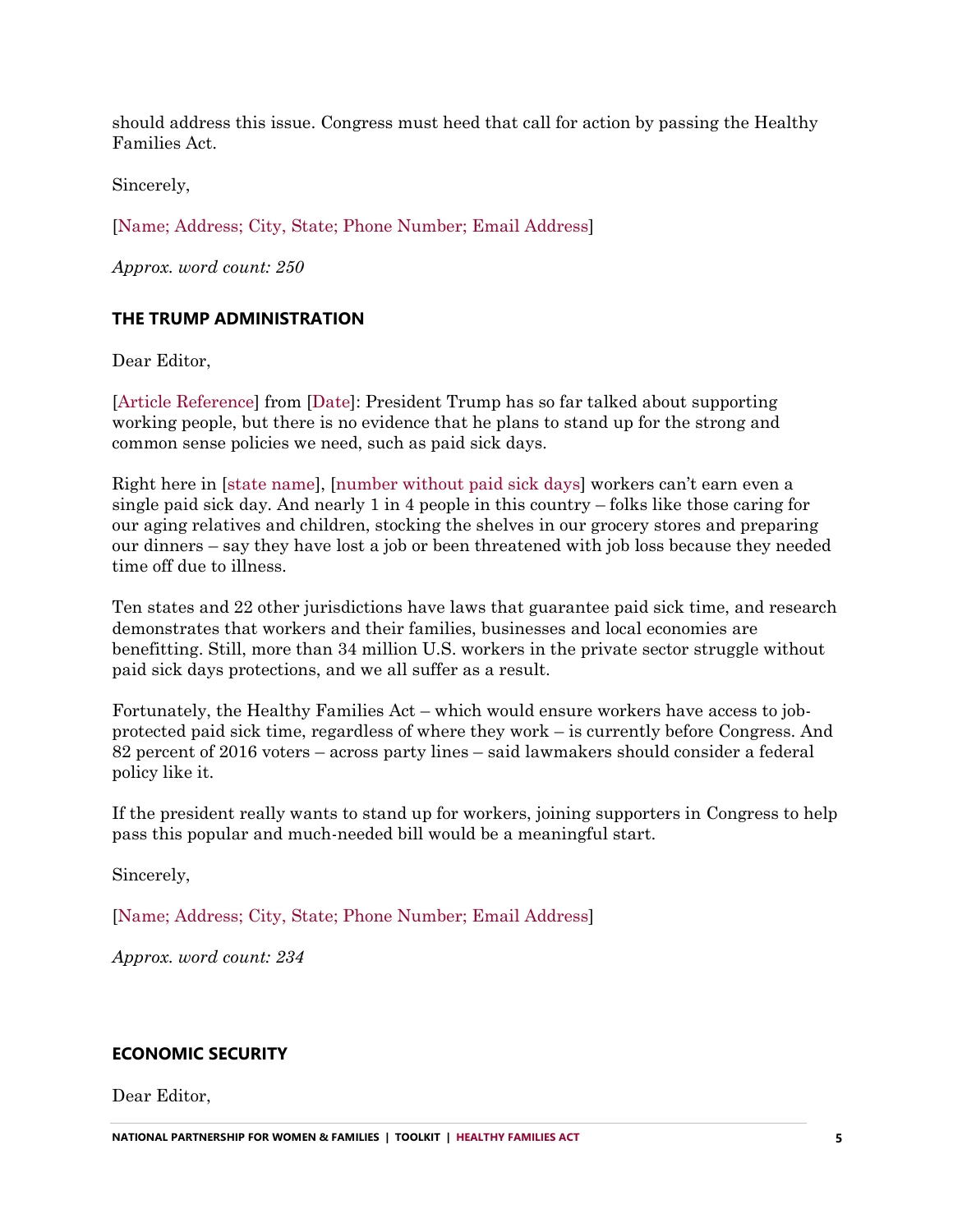[Article Reference] from [Date]: It is difficult for people to afford the basics like food and housing – much less get ahead – when they must miss work because they are ill and don't have paid sick time. Unfortunately, this is an all-too-common challenge for people across the United States, including [number without paid sick days] workers in [state name] who don't have access to a single paid sick day.

For a typical family without paid sick time, losing a little less than three days of pay due to illness can cost an entire month's grocery budget. And nearly 1 in 4 people say they have been threatened with job loss or lost a job because they needed sick time. People simply should not have to choose between their economic security and their health or families when illness strikes.

[State delegation or specific member of Congress] should help by co-sponsoring the Healthy Families Act, which would establish a national paid sick days standard. Eighty-two percent of 2016 voters said they think it's important for lawmakers to consider a policy like it. [city/state name] families are counting on them to do just that.

Sincerely,

[Name; Address; City, State; Phone Number; Email Address]

*Approx. word count: 194*

### **WOMEN**

Dear Editor,

[Article Reference] from [Date]: When women do better, families do better. That's why it's shocking that in [city/state name], where women make up [state-specific [percentage\]](http://www.nationalpartnership.org/ffa) percent of the workforce, approximately [number without paid sick days] people can't earn a single paid sick day.

Paid sick days are critical to the economic security of women and their families. Women are the sole or co-breadwinners in nearly two-thirds of U.S. households. The vast majority are primarily responsible for their children's health. When working women without paid sick days get sick or their children become ill, they are too often forced to make impossible choices between their families' health and a paycheck or their jobs.

To make matters worse, the very professions dominated by women – food service, child care, retail and office administration – are some of the least likely to offer paid sick days. These jobs also tend to require public interaction and provide opportunities to spread illness throughout our communities.

[State congressional delegation or specific member of Congress] must stand up for working women by supporting a national paid sick days standard like the Healthy Families Act. It's the right thing to do for [city/state name] families, businesses and public health.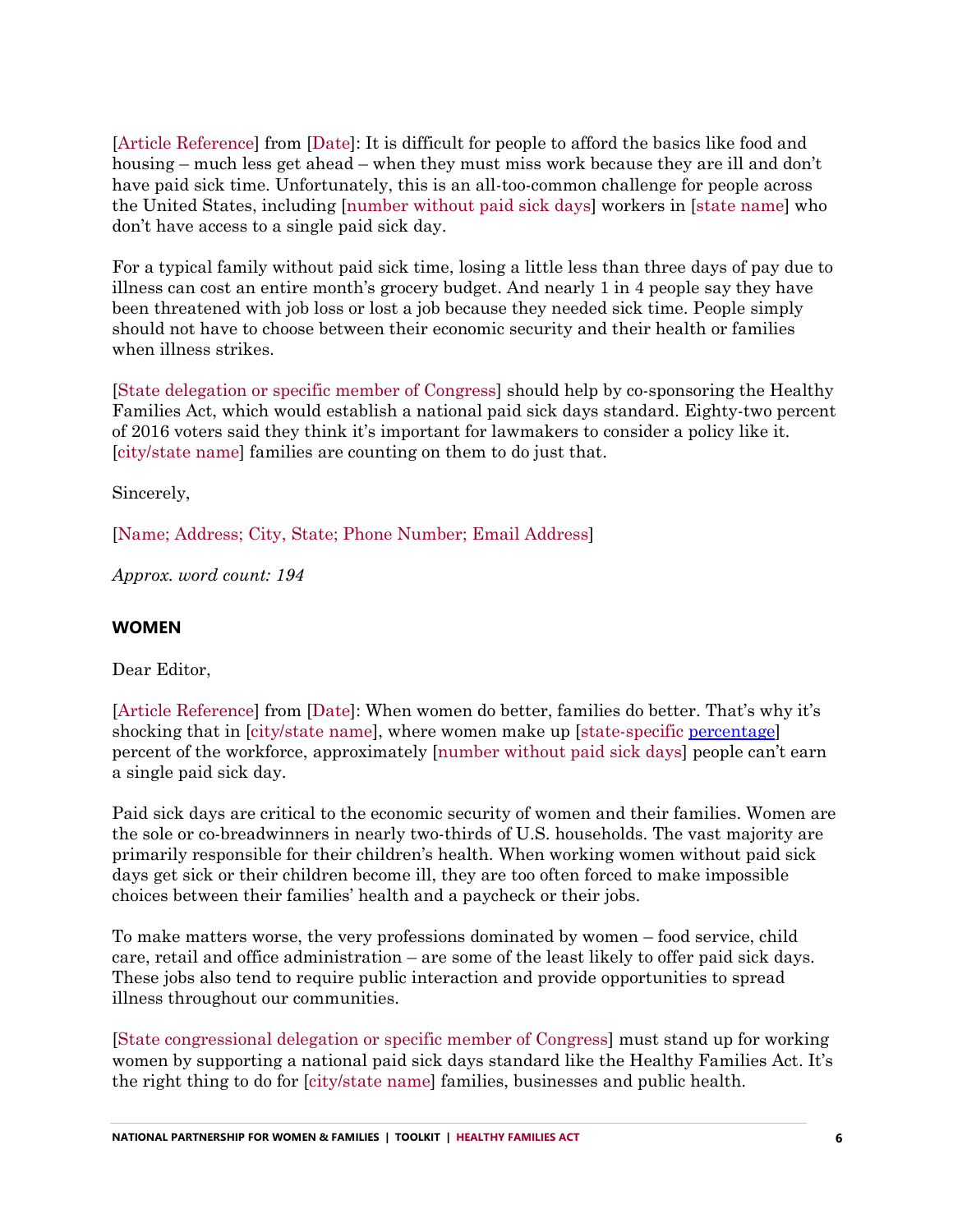Sincerely,

[Name; Address; City, State; Phone Number; Email Address]

*Approx. word count: 202*

### **PUBLIC HEALTH**

Dear Editor,

[Article Reference] from [Date]: When working people can't earn paid sick time, it affects all of us. Right now, more than 34 million private sector workers across the country face an impossible choice when illness strikes: risk their economic security by staying home or their own and the public's health by going to work.

Adults without paid sick days are 1.5 times more likely to go to work sick, and more than twice as likely to send a sick child to school or day care. And jobs requiring frequent public contact – like jobs in the fast food industry – are some of the least likely to offer paid sick days. The public health consequences are serious and obvious.

A recent study found workers without paid sick days are 61 percent less likely than those with paid sick days to have received a flu shot. Cities and states across the country have taken the lead on addressing this issue and research shows it has paid off – flu rates in places with paid sick days laws have dropped considerably since the laws took effect. It's no surprise then that 82 percent of 2016 voters said they think Congress should consider a national paid sick days law.

[State congressional delegation or specific member of Congress], stand up for our public health by co-sponsoring the Healthy Families Act, which would guarantee all workers the right to earn job-protected sick time for all workers, and urge fellow lawmakers to do the same. Until we have a national standard, the health of all of our families and communities are at risk.

Sincerely,

[Name; Address; City, State; Phone Number; Email Address]

*Approx. word count: 255*

#### **BUSINESS**

Dear Editor,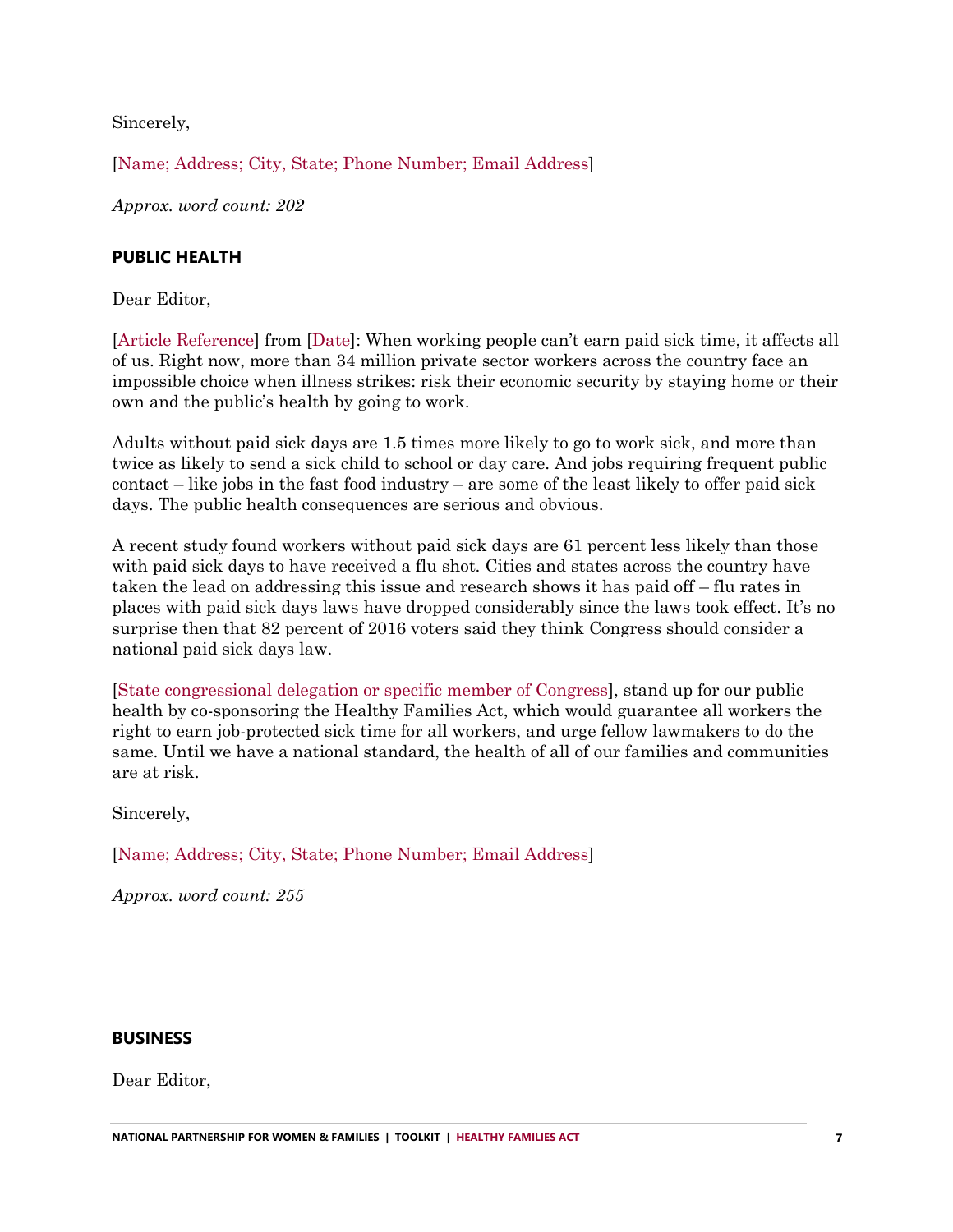[Article Reference] from [Date]: Ten states and 22 other jurisdictions now have, or will soon have, paid sick days laws. The growing body of evidence on paid sick days laws is clear: Paid sick days are good for workers and families – and they make good business sense too.

Here are the facts: Paid sick days reduce turnover and the cost of hiring and training new employees. They decrease the productivity lost when employees work sick. And they help workers recover faster and obtain medical care, so they can return to work and prevent the spread of illness to co-workers and the public.

In San Francisco, where a law that lets workers earn paid sick days passed in 2006, twothirds of employers say they support the law. They overwhelmingly report that profits haven't declined, and data show that the city has experienced job growth compared to surrounding counties. The state of Connecticut and the cities of Washington, D.C., and Seattle have had similar results: The number of jobs and businesses continues to grow.

So why is it that [number without paid sick days] workers in [state name] can't earn a single paid sick day? [State congressional delegation or specific member of Congress] should weigh the facts – not the myths – and co-sponsor the Healthy Families Act today, which would establish a national paid sick days standard.

The Healthy Families Act would make offering paid sick days a universal practice – and ensure healthier workplaces, more satisfied and productive workers, and better bottom lines in the process.

Sincerely,

[Name; Address; City, State; Phone Number; Email Address]

*Approx. word count: 254*

## <span id="page-7-0"></span>Estimated Paid Sick Days Access Among Private Sector Workers in States Without Paid Sick Days Laws

*(2013, Based on Institute for Women's Policy Research Modeling)*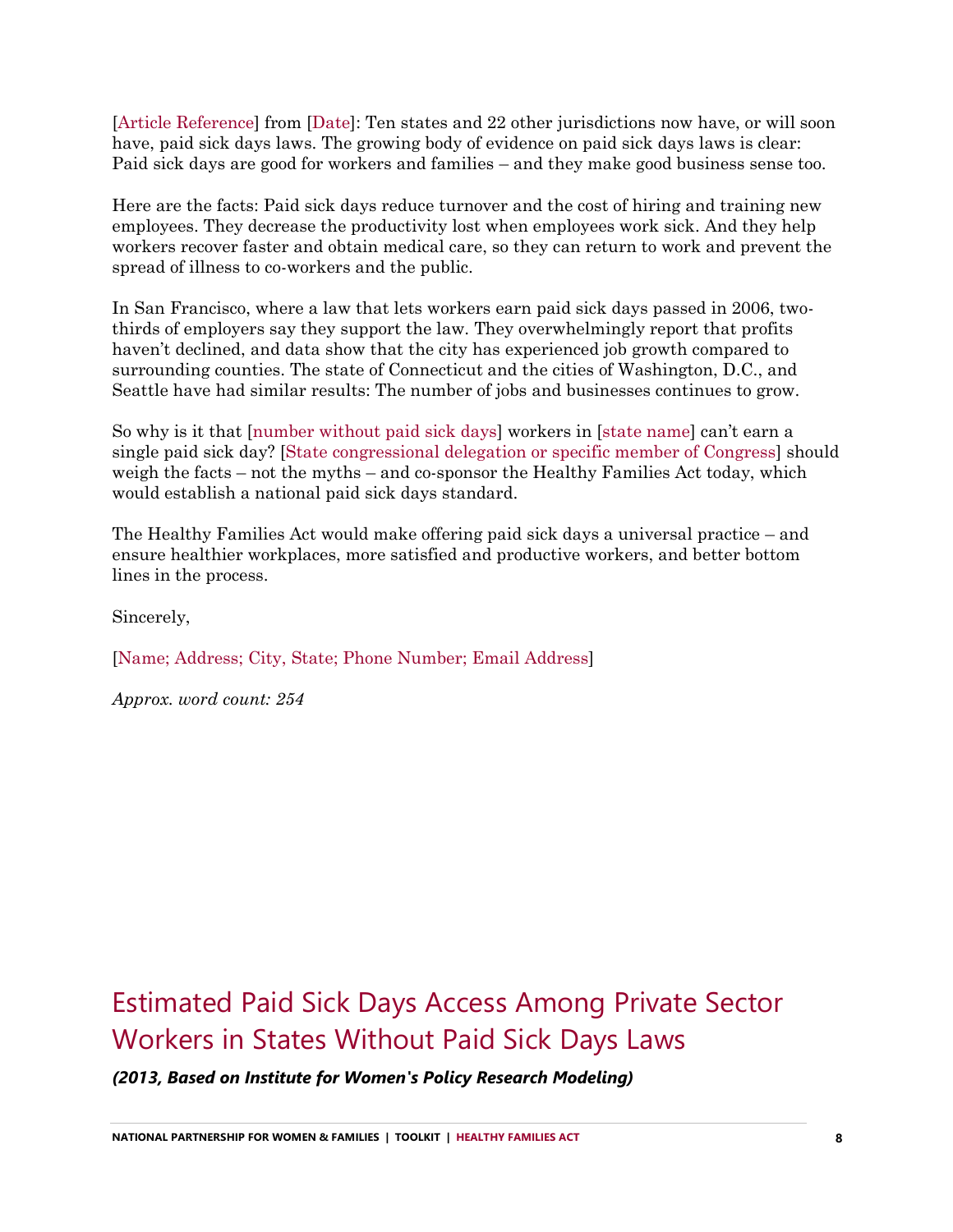| <b>State</b>          | <b>Number of Private</b><br><b>Sector Workers</b> | <b>Workers Without</b><br><b>Paid Sick Days</b> | <b>Percent of Workers</b><br><b>Without Paid Sick</b><br><b>Days</b> |
|-----------------------|---------------------------------------------------|-------------------------------------------------|----------------------------------------------------------------------|
| <b>Alabama</b>        | 1,503,549                                         | 671,099                                         | 44.6%                                                                |
| <b>Alaska</b>         | 244,138                                           | 106,353                                         | 43.6%                                                                |
| <b>Arkansas</b>       | 916,768                                           | 418,651                                         | 45.7%                                                                |
| Colorado              | 1,914,437                                         | 816,067                                         | 42.6%                                                                |
| <b>Delaware</b>       | 327,711                                           | 131,128                                         | 40.0%                                                                |
| <b>Florida</b>        | 6,395,740                                         | 3,009,437                                       | 47.1%                                                                |
| Georgia               | 3,246,180                                         | 1,433,384                                       | 44.2%                                                                |
| <b>Hawaii</b>         | 441,024                                           | 184,237                                         | 41.8%                                                                |
| Idaho                 | 507,812                                           | 250,438                                         | 49.3%                                                                |
| <b>Illinois</b>       | 4,789,945                                         | 2,113,696                                       | 44.1%                                                                |
| Indiana               | 2,398,299                                         | 1,132,923                                       | 47.2%                                                                |
| lowa                  | 1,171,885                                         | 531,389                                         | 45.3%                                                                |
| <b>Kansas</b>         | 1,030,452                                         | 471,717                                         | 45.8%                                                                |
| <b>Kentucky</b>       | 1,425,227                                         | 642,164                                         | 45.1%                                                                |
| Louisiana             | 1,499,955                                         | 676,281                                         | 45.1%                                                                |
| <b>Maine</b>          | 468,832                                           | 198,391                                         | 42.3%                                                                |
| <b>Maryland</b>       | 2,073,631                                         | 811,254                                         | 39.1%                                                                |
| <b>Michigan</b>       | 3,458,223                                         | 1,612,270                                       | 46.6%                                                                |
| <b>Minnesota</b>      | 2,189,756                                         | 947,077                                         | 43.3%                                                                |
| <b>Mississippi</b>    | 873,230                                           | 409,904                                         | 46.9%                                                                |
| <b>Missouri</b>       | 2,181,522                                         | 1,002,116                                       | 45.9%                                                                |
| <b>Montana</b>        | 312,538                                           | 153,008                                         | 49.0%                                                                |
| <b>Nebraska</b>       | 720,466                                           | 333,851                                         | 46.3%                                                                |
| <b>Nevada</b>         | 996,378                                           | 487,869                                         | 49.0%                                                                |
| <b>New Hampshire</b>  | 519,667                                           | 202,223                                         | 38.9%                                                                |
| <b>New Mexico</b>     | 576,382                                           | 286,309                                         | 49.7%                                                                |
| <b>North Carolina</b> | 3,275,755                                         | 1,462,772                                       | 44.7%                                                                |